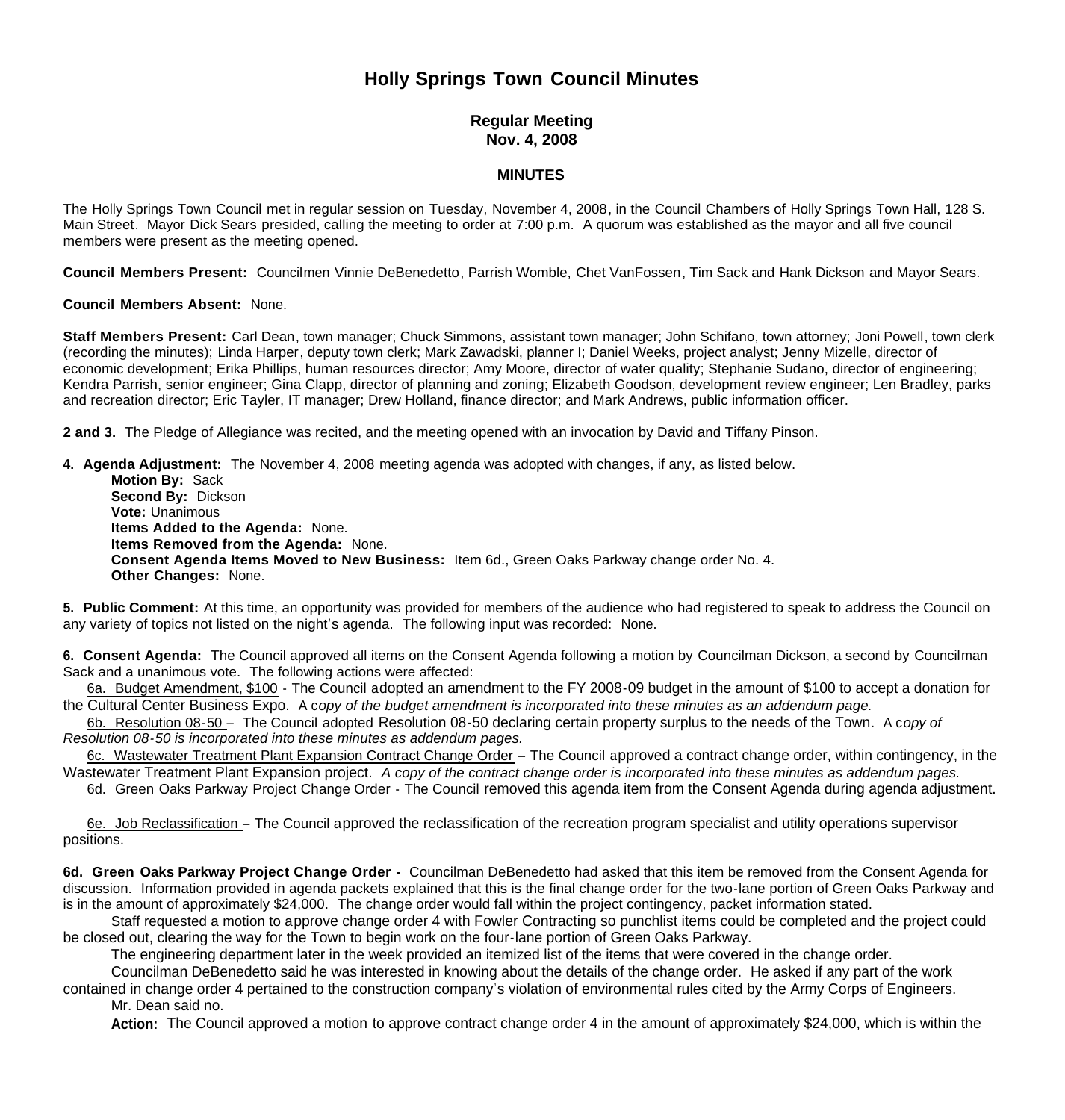project contingency, for the Green Oaks Parkway project. **Motion By:** Sack **Second By:** Dickson **Vote:** Unanimous.  *A copy of the contract change order is incorporated into these minutes as addendum pages.*

**7a. Hunt Center Architectural Design Contract** – In introduction, Mr. Schifano explained that the architect's proposal was enclosed in agenda packets. He said the proposal, however, should not be considered as the Council selects the architect. The proposal itself will be considered at a later date. At this time, General Statute requires that the Council consider experience and qualifications, without regard to cost, in selecting the architect.

Mr. Bradley said staff initiated the renovation of the W.E. Hunt Community Center by mailing requests for proposals to the following consultants: Heery International; Insight Architects; Weeks Turner Architecture; Little Diversified Architectural; Kling Stubbins; Stewart Engineering and The Obsidian Group.

He said the Town received proposals from Heery International; Insight Architects; Little Diversified Architectural; and Kling Stubbins.

He said each consulting firm was discussed and evaluated based on their qualifications and renovation design experience.

 Mr. Bradley said that staff made a decision to interview the two (2) firms which presented the most experience and qualifications. He said interviews were conducted with Insight Architects and Kling Stubbins. Based on these interviews the decision was made to recommend the firm Kling Stubbins of Raleigh, he added.

 Mr. Bradley said that staff requests that the Town Council select Kling Stubbins, subject to successful negotiations of staff regarding a contract price.

Councilman DeBenedetto asked for clarification if the Council was selecting a firm without making a commitment.

Mr. Schifano said he is asking the Council to select the architect without regard to any information contained in the proposal. He said staff would negotiate a contract, schedule and funding with the company in preparation of bringing a contract to the Council at the Nov. 18 meeting. Councilman Sack asked Mr. Bradley what types of things made staff recommend Kling Stubbins.

Mr. Bradley said the civil engineering group associated with the firm was familiar to him; the firm's experience in related projects; he was impressed with their presentation.

Councilman Sack asked if Mr. Bradley had seen any other projects designed by the firm.

Mr. Bradley said he had not

**Action:** The Council approved a motion to approve Kling Stubbins of Raleigh as the selected architectural firm for the Hunt Center renovation project, subject to successful contract negotiations by staff.

**Motion By:** Sack **Second By:** VanFossen **Vote:** Unanimous.

**7b. New Hill Place, 08-MAS-01-A01 Amendment –** Mayor Sears reported that a principal of the New Hill Place project had emailed previous to the meeting and asked that this item be tabled until Nov. 18. He asked for a motion to that effect.

**Acton:** The Council approved a motion to defer action on 08-MAS-01-A01 for New Hill Place until Nov. 18.

**Motion By:** Womble **Second By:** Sack **Vote:** Unanimous.

**7c. Main Street Square Element J Amendment, 08-MAS-05-A01 –** Mr. Zawadski said the Town has received a request for a development plan amendment to the Main Street Square Element J development plan. The plan originally was approved by the Town Council on Oct. 7 with the following conditions:

- 1. All previous conditions of Main Street Square PUD shall apply.
- 2. Prior to issuance of Building Permit, the following must be completed:
	- a. A lighting plan must be submitted to and approved by the Department of Planning & Zoning.
	- b. The copper colored roof shall be changed to a color that will be consistent with the architectural design palette of the building and adjacent developments.
- 3. Fee in lieu of pump station upgrades will be required for this project.
- 4. A sign permit is required prior to signage installation.
	- Mr. Zawadski said that condition 2b was added by the Planning Board at its Sept. 23 meeting.
		- The applicant is requesting that the condition be removed.

 Mr. Zawadski said staff believes the roof color was not selected to be a less expensive alternative to copper. Instead, it was selected because the color was the best match to the color palette of the building; therefore, staff supports this request and agrees that the original roof color is the best choice for the building.

 Mr. Zawadski introduced the applicant, who provided samples of the penny-copper material that would be used, describing it as a heavygauge material colored copper but that would not patina over time and would remain copper colored.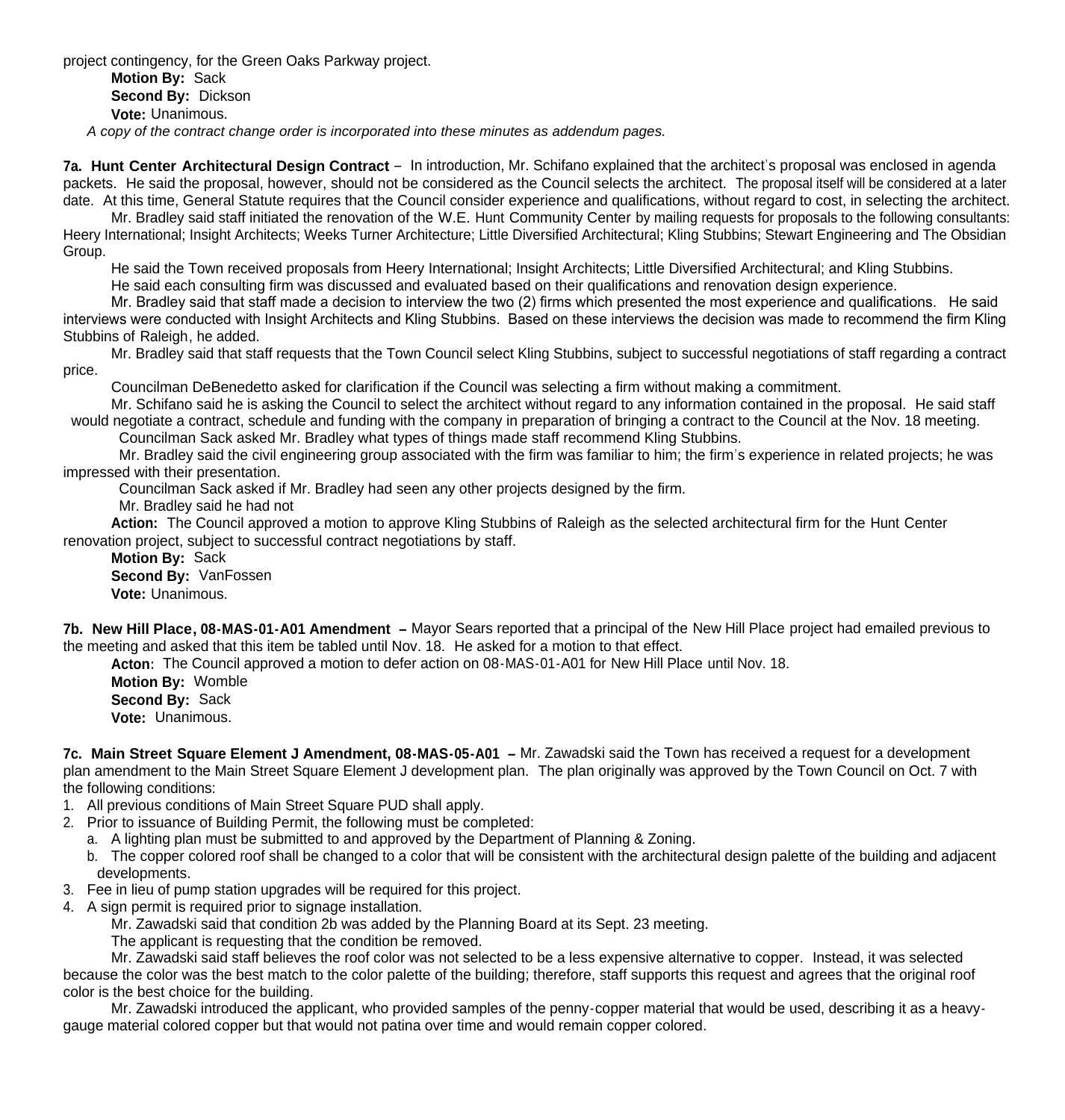**Action:** The Council approved a motion to approve Development Plan #08-DP-05-A01 for Main Street Square Element J as submitted by Stewart Engineering, project number C8047, dated revised 8/25/2008 with the following conditions:

- 1. All previous conditions of Main Street Square PUD shall apply.
- 2. Prior to issuance of Building Permit, the following must be completed:
- a. A lighting plan must be submitted to and approved by the Department of Planning & Zoning.
- 3. Fee in lieu of pump station upgrades will be required for this project.
- 4. A sign permit is required prior to signage installation. (CHECK SLIDE IS DIFFERENT)

**Motion By:** DeBenedetto **Second By:** Womble **Vote:** Unanimous.

**7d. BB&T Bank, 08-DP-07 –** Mr. Zawadski said the Town has received a request for a development plan for outparcel #4 located within the Southpark Village integrated center. The property is 1.24 acres and is located adjacent to G.B. Alford Highway. The proposed development plan is for the construction of a 3,999 square foot BB&T Bank.

He said the plan proposes a total of 23 parking spaces located throughout the site. Pedestrian connections are provided through the parking lot to connect the front entrance of the building to the sidewalk along Village Walk Drive. The site also includes 5 drive-through lanes located on the eastern side of the building.

Since this project is located in the Southpark Village integrated center, the building is subject to the Southpark Village Design Guidelines in addition to the UDO. The building is proposed to be constructed primarily of two shades of brown colored brick along with light brown EIFS and cast stone accents. Various architectural elements such as façade and roofline modulation, brick columns, multiple brick patterns, and decorative cornices are proposed for the building.

Mr. Zawadski reported that the Planning Board had reviewed the plan and recommended approval with conditions.

Councilman Sack said he had no problems with the planning board recommendation to add specifics in Condition No. 4. He said he agreed those provisions would probably make the building look better.

**Action:** The Council approved a motion to approve Development Plan #08-DP-07 for BB&T Bank as submitted by Commercial Site Design, project number BBT-0714, dated revised 10/8/2008 with the following conditions:

- 1. Conform to previously approved South Park Master Plan and note that all previous approval conditions for that plan will apply to this plan as well.
- 2. A fee-in-lieu of upgrade will be required for this project for the Somerset Farms Pump Station and related downstream Force Main
- 3. With 1<sup>st</sup> Construction Drawing submittal, private drainage easements shall be provided on all pipes, channels, and drainage ways.
- 4. Prior to issuance of Building Permit:
- a. Revised architectural elevations shall be submitted to and approved by the Department of Planning & Zoning with the following modifications
	- i. A detail shall be added to the drive-through canopy to break-up the long roofline.
	- ii. The backside of the parapet on the front elevations shall be finished with the same material and color provided on the end of the drivethrough canopy.

**Motion By:** Sack **Second By:** DeBenedetto **Vote:** Unanimous.

**7e. Fidelity Bank, 08-DP-08 –** Mr. Zawadski said the Town has received a request for a development plan for 2.07 acres located at the intersection of G.B. Alford Highway and Ralph Stephens Road. The proposed development plan is for the construction of a 4,379 square foot Fidelity Bank.

 He explained the plan proposes a total of 23 parking spaces located throughout the site. Pedestrian connections are provided through the parking lot to connect the front entrance of the building to the sidewalk along Ralph Stephens Road. The site also includes three drive-through lanes located on the eastern side of the building and one free-standing drive-up ATM.

He said the building is designed with classic 19<sup>th</sup> century design features and is proposed to be constructed with red colored brick and white EIFS. Other architectural elements include a slate mansard roof, decorative brick patterns, and double brick chimneys.

 Until recently, this property was included in the Southpark Village Master Plan and therefore would have been subject to the Architectural Design Guidelines for the development. However, the developer of Southpark Village submitted an amendment to remove this property from the Master Plan in order to bypass those requirements. This project also is not subject to the new commercial architectural requirements since it was submitted prior to their adoption.

 The proposed use and site plan are in compliance with the current ordinances and policies of the Town of Holly Springs, but staff has determined the proposed historic style of the building is not. The property is not included in either Southpark Village or Shoppes at Holly Springs and therefore not required to use matching colors and materials, but the project is still subject to the Town's UDO and Vision Holly Springs Comprehensive Plan. According to the Town of Holly Springs UDO §3.08,B.,1.,d.,(3): "Single Use Sites – All buildings located on a single use site shall utilize selected design and appearance elements which are in harmony with area developments and other recent developments within the Town of Holly Springs and its extraterritorial jurisdiction."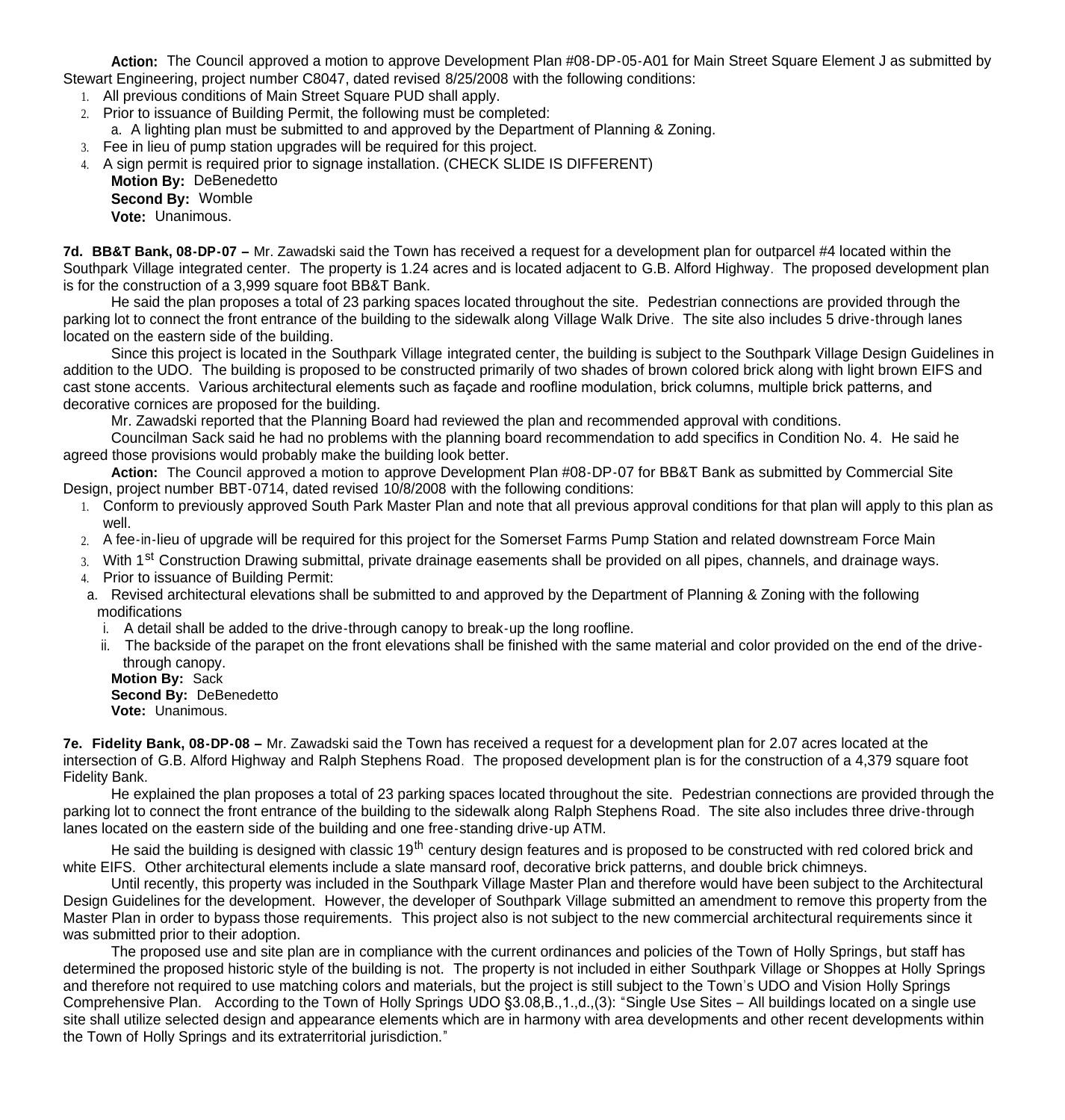He said the design and appearance elements found in the UDO at the time of plan submittal include the following: primary building materials, secondary building materials, colors, textures, architecture, roof treatment, and façade modulation.

 The proposed historical architecture of Fidelity Bank is not consistent with the primarily traditional retail appearance of the closest and most recent developments to this site: Shoppes at Holly Springs, Southpark Village, and Main Street Square. These projects are designed primarily with flat roofs with cornices and traditional glass storefronts, not with mansard roofs, chimneys, and Grecian columns. Also, the design is not in compliance with the Comprehensive Plan Southern Gateway Plan which emphasizes an urban village design style for this area of Town. Therefore, Staff is not in support of the project since it does not meet the architectural requirements of the Town of Holly Springs.

Mayor Sears asked a member of the planning board to report.

 Joe Signoretti addressed the Council saying that the planning board had voted against the site plan because some members did not feel the elevations were in keeping with the area in which the site is located. He said some members felt the residential style of the building, the tall chimneys and the metal roof featured were not in keeping with neighboring development design.

 Glenn Myrto addressed the Council with the dissenting group of the planning board. He said the actual photographs of existing buildings of the same design show that the residential style is subtle. He added that the applicant tried to meet all requirements, and everyone on the planning board appreciated the fact that the drive-through lanes were in the rear of the building.

Councilman Sack asked if the planning board had any specific problems with the site plan itself.

Mr. Myrto said no, the planning board was pleased with the actual site plan.

 Peter Bishop, 3001 Weston Parkway – Mr. Bishop, representing the applicant, addressed the Council saying that he was pleased that the planning board approved of the site plan. He said he wanted to point out that the site is a stand-alone site.

 Rox Cox, 2003 Parkers Ct., Raleigh – Mr. Cox is the architect for the project. He said Fidelity Bank is interested in working with staff to the extent that the bank can maintain its branding. He said brick, metal and stucco are being used on nearby buildings and should help to make the building compatible with them. He stressed that the site is stand-alone. He said Fidelity Bank would consider changing the color of the brick and would consider making the entire roof copper.

 Mr. Cox explained that this building is to be a signature facility for The Fidelity Bank, and it is important to the company that it is able to maintain its identity. He said the firm is willing to shorten the tall chimneys and change the material of the drive-through posts.

Mr. Cox then showed photographs of The Fidelity Bank in Sanford, which has a similar building design.

During discussion, Councilmen discussed the architectural details of the proposed building.

Councilman Dickson said he felt that the design was fitting for that site.

**Action:** The Council approved a motion to approve Development Plan #08-DP-08 for Fidelity Bank as submitted by Kimley-Horn, project number 011586011, dated revised 9/26/2008 with the following conditions:

- 1. A fee-in-lieu of upgrade will be required for this project for the Pump Station
- 2. Please note that this project will be required to meet NPDES Phase II requirements.
- 3. The following items are to be included with construction drawings (later in the approval process):
	- a. There are existing downstream drainage complaints in this area. Accordingly, a flood study will be required to meet the Town's policy for Hydrologic Basin Models (Town Policy - P-018)
	- b. This project is located in an area that is subject to the Town's policy for Hydrologic Basin Models (Town Policy P-018). It is located in a basin where the Town has an approved flood study. The flood study will need to be updated to reflect this project and will need to demonstrate that development of the site will not raise established flood levels. Retention or detention may be required to accomplish this. The following is the approved flood study that this project will need to update: Somerset Basin
- 4. A sign permit is required for all signage prior to installation.
- 5. Prior to Town Council Action:
- a. The Southpark Village Master Plan Amendment removing this lot must be completed.
	- **Motion By:** DeBenedetto
	- **Second By:** Womble

 **Vote:** The motion carried following a 4-1 vote. Councilmen DeBenedetto, Womble, Sack and Dickson voted for the motion. Councilman VanFossen voted against.

**8. Other Business:** Councilman Womble asked about the progress of extending water along Rex Road and Shadow Valley Road.

Mr. Dean reported that staff has been tracking cost estimates for both projects. Staff has completed the Shadow Valley estimate. Staff is now working with the Rex Road numbers that would be needed for extending more than 7,000 feet (nearly a mile.)

Shadow Valley, Mr. Dean said, should be no problem since the town's public works department could likely extend the line down that road, and the existing water main is not very far away. Rex Road, he cautioned, would take more time and more money, and there are many details that need to be addressed.

Councilman Sack asked if the area of Rex Road would fall within five road miles of a fire station so that the town does not find itself in a situation of having to build a new fire station.

Staff estimates Rex Road to be about four miles away from the fire station on Avent Ferry Road.

Couniclman Dickson asked what good would extending the water to Rex Road would do.

Mr. Dean said it would open that area up for growth and would be a good investment since the town's growth corridor is in that direction.

Councilman DeBenedetto reported on the Sunset Lake Village homeowners association meeting at which the town's stormwater program was a topic. He complimented staff on the program.